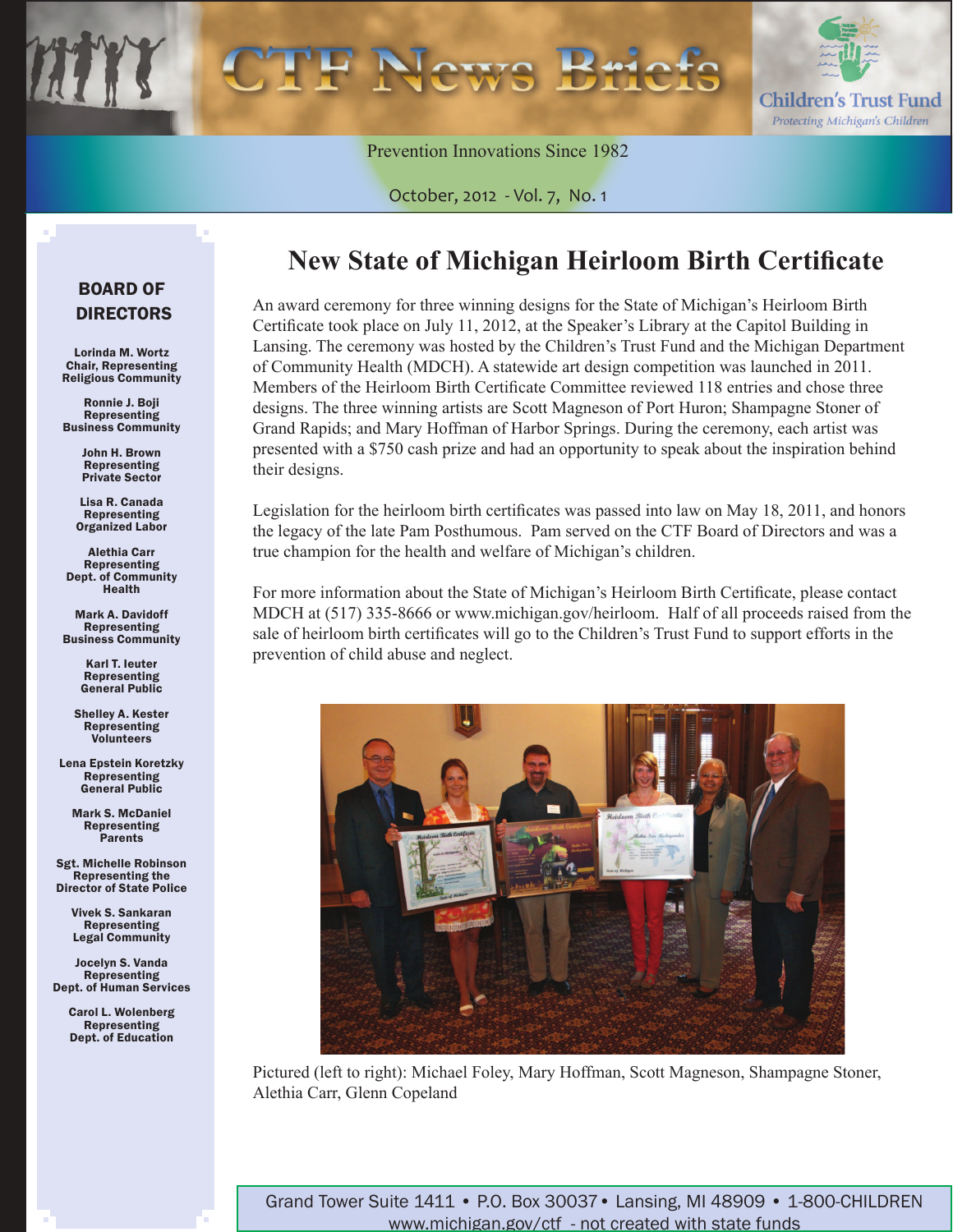# **Local Councils - Regional Meetings**

I recently completed seven Local Council (LC) regional meetings throughout Michigan. Over 74 individuals, representing 55 Michigan LCs, attended these meetings. In chronological order those meetings took place in Ann Arbor, Stanton, Kalamazoo, Saginaw, Gaylord, Newberry and Marquette. Each meeting began within an atmosphere of collaboration and high energy. The information shared at each meeting was thoughtful and dynamic. The day's agenda was based upon previous Local Council feedback.

The first part of the day (after introductions) was devoted to discussing successes and challenges around fundraising. The group activity was to work collaboratively to plan a fundraising endeavor (either fictitious or real) using a specific project management model. The model offered a comprehensive way of planning any fundraising activity, whether a banquet, grant proposal or pinwheel sales opportunity.

The second agenda topic addressed reporting. This was more than a didactic module on how to complete reports. Attendees had an opportunity to offer their constructive feedback regarding the reporting content and process. CTF will take the feedback and use it moving forward, for updating and improving reporting requirements and processes.

After lunch the Local Councils participated in a Peer Sharing activity. The idea behind the Peer Sharing process is to enable LCs a chance to share and support each other as they make quality improvements within their council. Peer sharing is an opportunity for a program to learn and share ideas and strategies with a program that provides similar services. Using the FRIENDS Peer Review in CBCAP© questionnaire as a basic model, discussion questions regarding board development were specifically reworded for applicability to the Local Councils.

The final part of the day was an energetic discussion about Safe Sleep. As a member of a state Interagency Safe Sleep Committee—a group charged to strategically address the issue of infant unsafe sleep practices that continue to take 100- 130 Michigan lives each year—I had shared that many CTF Local Councils were already engaged and committed to Safe Sleep programming. The Safe Sleep Interagency Committee expressed interest in obtaining CTF Local Council input. The councils appreciated this opportunity to be a voice for children and families at the state level. The discussion at each meeting centered around three areas: current programming, future programming and messaging recommendations. All responses were themed and commentary within each theme was weighted. The councils' feedback was presented to the State Interagency Safe Sleep Committee at its October 2 meeting.

The following LCs are thanked for hosting this year's regional meetings: The Washtenaw Council for Children; Montcalm County – We Care for Kids Council; Kalamazoo CAN Council; CAN Council Great Lakes Bay Region of Saginaw County; Otsego County Child Welfare Alliance; Luce County Child Protection Council; and Marquette/Alger CAN Council. Their contributions to helping make each meeting a success were greatly appreciated. It was a thrill to be part of these meetings for the third consecutive year. Traveling to each part of the state where Local Councils do their prevention work is inspiring and reminds me of the honor and privilege it is to work with so many dedicated people who are making a significant impact in their respective communities. --*Emily Schuster-Wachsberger* 

# **October is National Bullying Prevention Month**

October is National Bullying Prevention Month. The Children's Trust Fund encourages all young people and adults to work toward the common goal of ending bullying.

According to Wikipedia, "National Bullying Prevention Month is a campaign in the United States founded in 2006 by PACER's National Center for Bullying Prevention. The campaign is held during the month of October and unites communities nationwide to educate and raise awareness of bullying prevention."

For more information on Bullying Prevention Month, visit the Pacer website at http://www.pacer.org/bullying/nbpm/.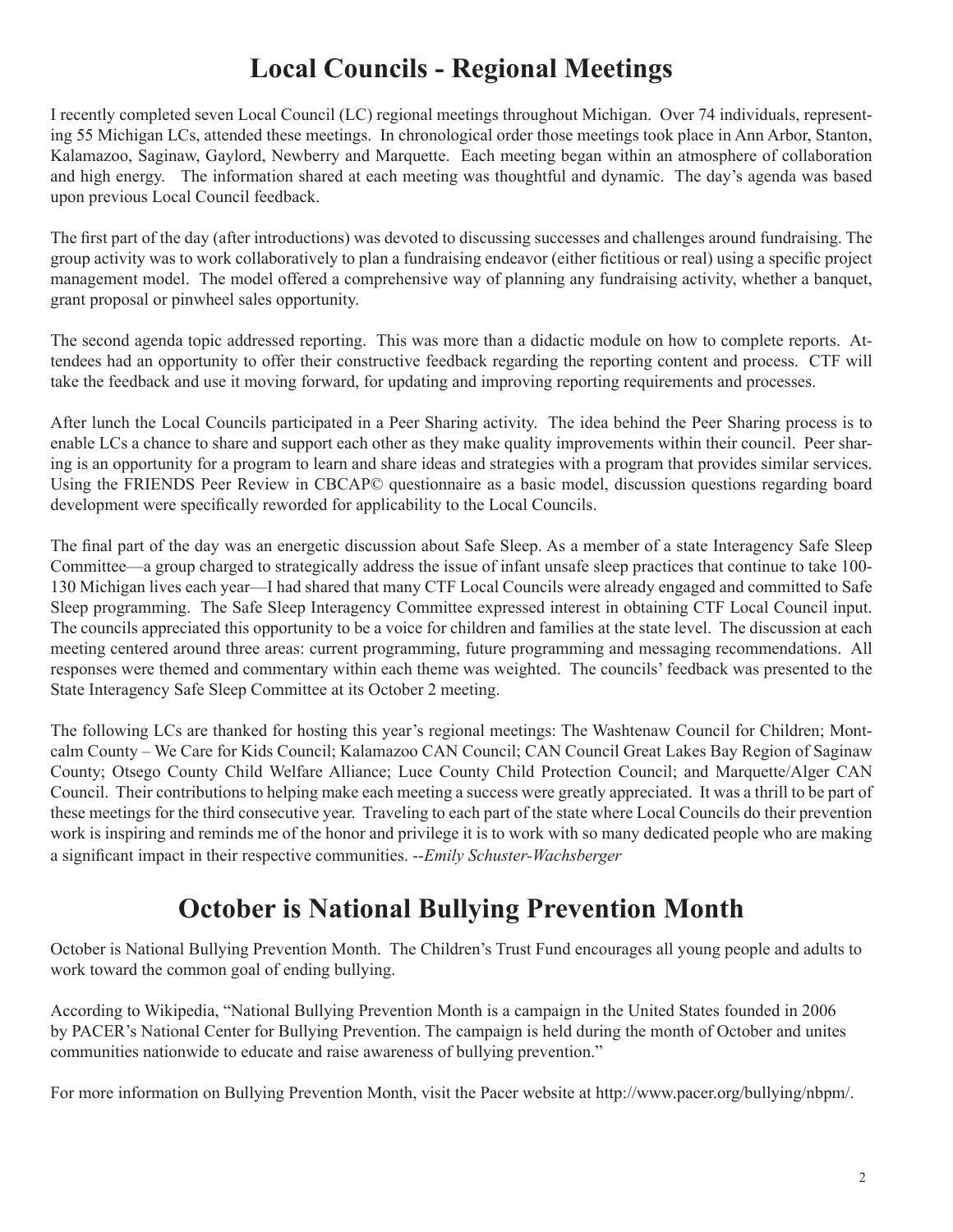### **Direct Service Grants**

*Children are the world's most valuable resource and its best hope for the future. ~ John F. Kennedy Children are like wet cement. Whatever falls on them makes an impression. ~ Dr. Haim Ginott*

#### **Acknowledgments**

• Thanks to all DS grantees for having a 100% performance rate of turning in their FY 2012 year-end estimated, expenditure obligations. Outstanding!

#### **DS Year-end Reporting Update**

• During the September DS Work Group teleconference, the 4th Quarter Progress Reports for the Program Register and Work Plan were extended to November 15, 2012. This extension is to accommodate the request for a yearend summary of the Work Plan.

### **Direct Service FY 2013 Request for Proposals Update**

• The FY 2013 grant cycle will begin on April 1, 2013 (6-month grant cycle). FY 2014 – FY 2016 will be full-year grants.

• The grant application deadline is October 17, 2012, at 3:00 p.m. CTF has strongly encouraged all interested applicants to immediately notify their respective CTF Local Council of their intent to apply. The councils provide technical assistance and application endorsement.

• The rating process will end on November 9. Award announcements will be made by the end of the year.

### **Oct 22-23, 2012 CAN/CTF Conference**

Some wonderful workshops will be offered at this year's conference. I am looking forward to seeing you at the conference

• All current FY 2013 DS grantees have registered at least one representative from their program for the conference.

• Three FY 2010 DS grantees have graciously agreed to panel a discussion, during the Peer Session, about their experiences as CTF DS grantees.

o Dr. Carol Burrell-Jackson – Power Inc (Washtenaw)

- o Susan Love West Midland Family Center (Midland)
- o Polly Mallory Family Resource Livingston (Livingston)

*--Sylvia Brown Jones*

### **31st Annual U of M Child Abuse and Neglect Conference**

On October 22-23, 2012, the University of Michigan and the Children's Trust Fund will co-sponsor the 31st Annual U of M Child Abuse and Neglect Conference. The conference will be held at the Inn at St. John's in Plymouth, Michigan. Keynote speakers include Patricia Stanislaski who will speak on the topic of Child Abuse Prevention and Kent Hymel, MD who will speak on the topic of fractures. In addition, 35 workshops will be conducted on topics related to the prevention, treatment and assessment of child abuse and neglect. The annual CTF Direct Service and Local Council peer sessions will be held on October 22.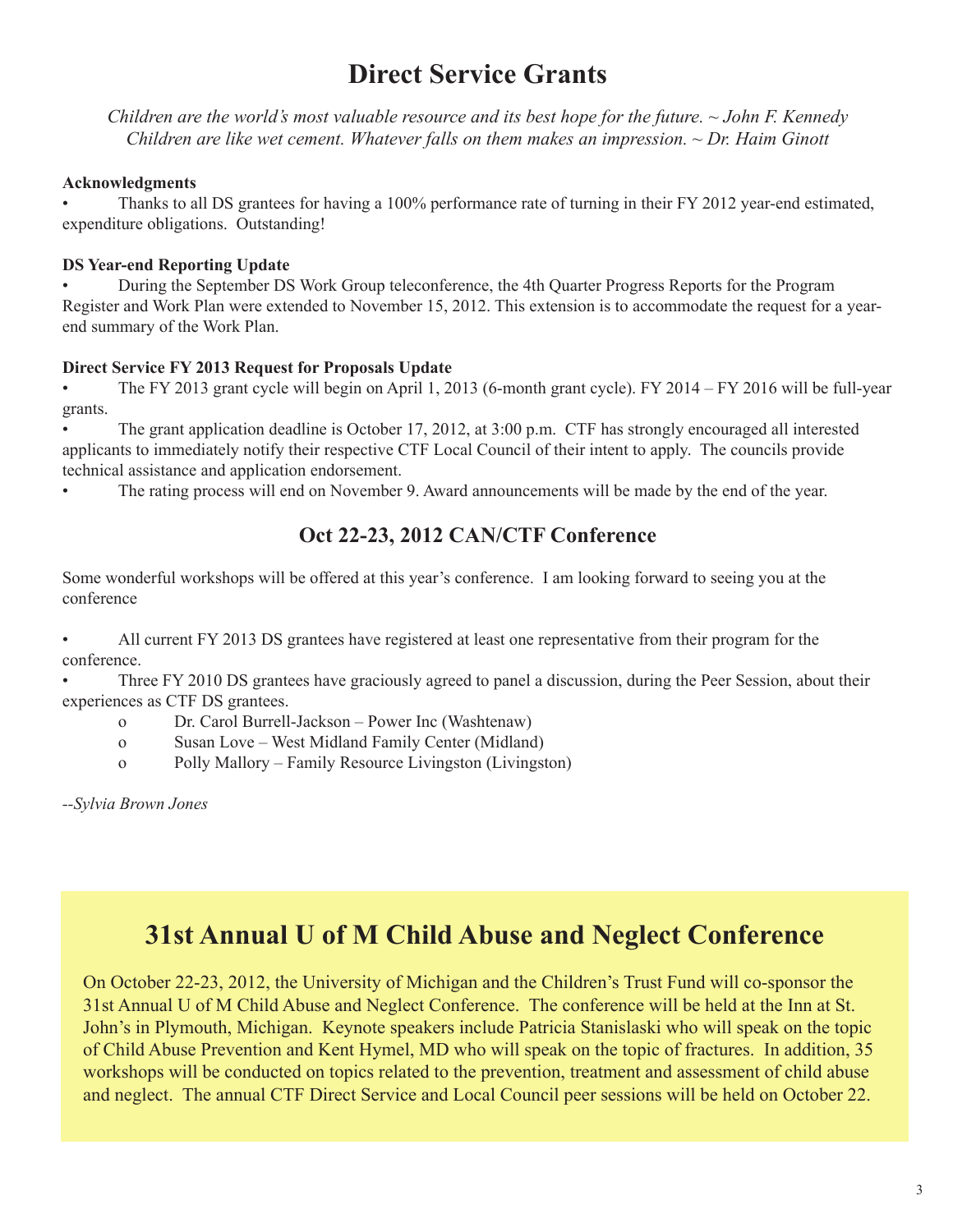# **Groundbreaking Michigan ACE Study**

The Children's Trust Fund is taking a lead role in commissioning the Adverse Childhood Experiences (ACE) Study for Michigan. The Centers for Disease Control (CDC) has worked with the lead researchers, Dr. Robert F. Anda and Dr. Vincent J. Felitti, to build on their seminal research so that state-specific analysis can assess the impact of ACE on adult well-being. The data will be captured by including the CDC's questions on ACE in Michigan's next Behavioral Risk Factor Surveillance System (BRFSS) survey. There will be much to learn from this analysis and CTF is looking forward to working with our partners to tell the story of Adverse Childhood Experiences and their impact on Michigan's citizenry.

In recent years, we have learned a great deal about the importance of childhood experiences to lifelong well-being. Early experiences have a broader and more profound impact than most of us would ever guess. Everyday interactions and experiences in infancy and childhood greatly influence the architecture of our developing brains and our subsequent emotional, cognitive, social and neurobiological functioning. In short, these early experiences affect the way we view ourselves and our world, the way we learn, how we cope with life's stressors, and how we form relationships throughout our lives. Positive experiences in childhood are critical to a healthy and productive adulthood. Conversely, negative experiences can lead to poorer mental and physical health, poorer school and work success and lower socioeconomic status in adulthood.

The cost of the Michigan study and analysis is being made possible by the generous support of the Great Lakes Capital Fund, Casey Family Programs, and the Department of Community Health. This collaborative support will cover both the costs of the analysis in Michigan as well as the costs for developing educational materials upon completion of the study. Initial study results are anticipated for mid-year in 2013.

# **Leadership Academy**

On August 14th Emily Schuster-Wachsberger, CTF Local Council Coordinator, graduated from the DHS Leadership Academy (LA). She graduated with honors and was 1 of only 7 students in a class of 23 to achieve a perfect program score. Emily completed the program while continuing to fulfill her other job responsibilities.

During the 2.5 years Emily attended Leadership Academy, she had an opportunity to combine classroom learning with practical experiences to advance her leadership skills. Class sessions included topics such as Essentials of Leadership, Leading Innovation, Leading Change, Crucial Conversations and others.

The practical experience requirement included the completion of two leadership learning projects. The first one directly benefitted CTF when, in 2011, she greatly expanded the scope of the Prevention Awareness Day (PrAD) event during Child Abuse Prevention (CAP) Month. Her leadership of this effort resulted in doubling event attendance, gaining sponsorships, enhancing the entertainment programming and adding a Legislative Education Day component. For the second project Emily was teamed with fellow LA candidates to assist DHS in the development of a draft protocol for Child Sex Trafficking. In addition to attending meetings and doing research, Emily wrote a portion of both the draft project protocol language and final report. With her team, the project concluded with an informational presentation to DHS Executive staff, including Director Maura Corrigan, Deputy Director Duane Berger and others.

Congratulations Emily on this worthy accomplishment! With Emily's graduation, and with Sylvia Brown-Jones being an earlier graduate, CTF is proud to have two Leadership Academy alumni with enhanced skills and expertise to serve Michigan's prevention community.